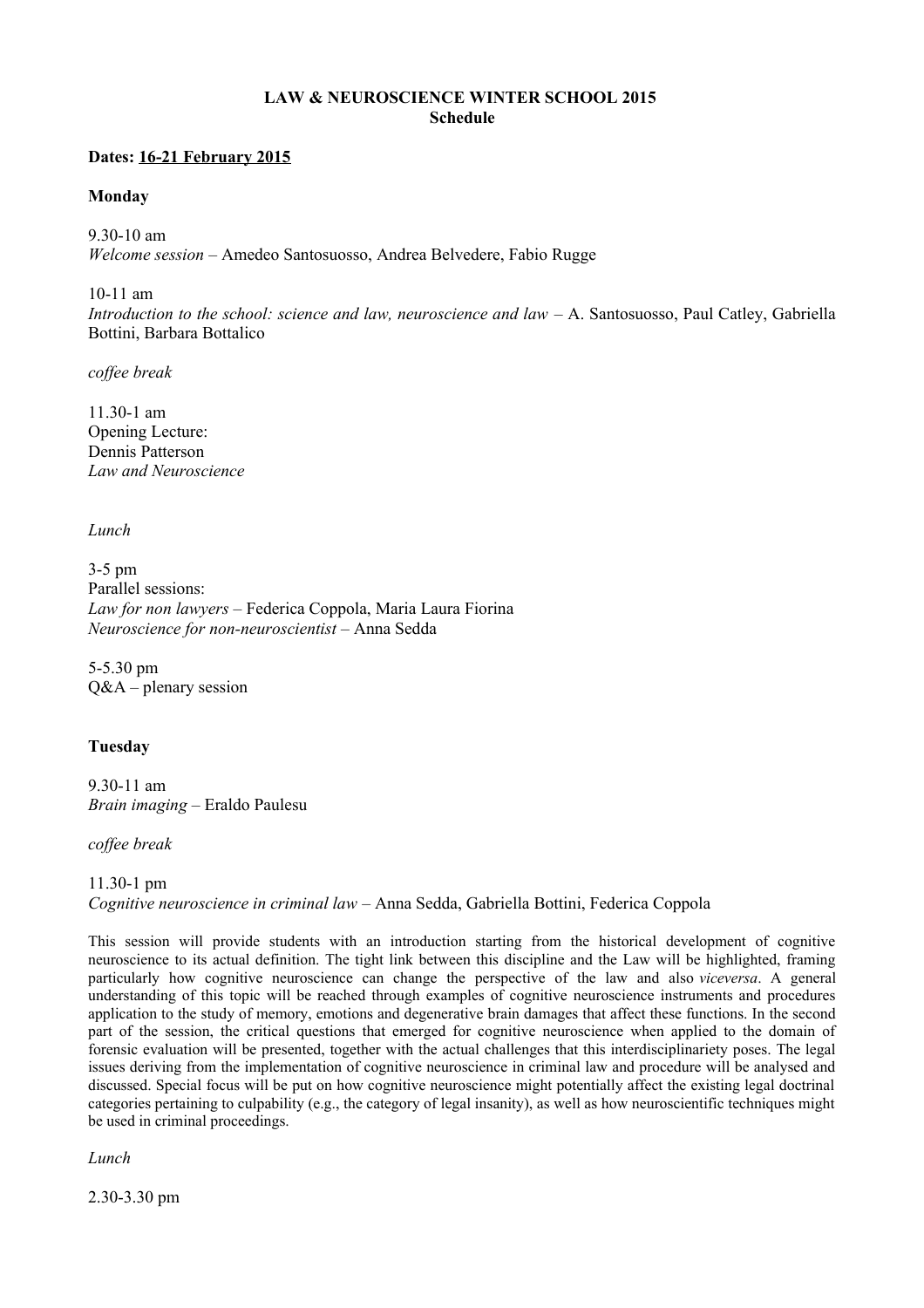*Criminal Responsibility in civil-law and common-law systems* - Lisa Claydon, Maria Laura Fiorina, Federica Coppola

### $3.45 - 4.30$  pm

*Neuroscience in the courtroom – preliminary results of an international investigation into the use of neuroscience by defendants in criminal trials –* Paul Catley

One of the classic areas where commentators have anticipated that neuroscience will be used in the courtroom is by those accused of criminal offences. Much has been written about how such evidence might be used and quite a bit has been written about a few high profile cases. However, until now there has been no systematic investigation into the use of such evidence by those accused of criminal offences. A team of researchers led by Nita Farahany *i*n the USA, Jennifer Chandler in Canada, Katy de Kogel in the Netherlands, Calvin Ho in Singapore and Malaysia and Paul Catley and Lisa Claydon in England and Wales have now undertaken such a review. The session will look at a few of the main findings with particular reference to the findings from England and Wales.

 $4.45 - 5.45$  pm

*Sense of Agency: Legal and neurocognitive aspects –* Lisa Claydon & Caroline Roediger

The sense of agency refers to the feeling of controlling one's own actions, and, through them, events in the outside world. This session looks at work funded by the Arts and Humanities Research Council which aims to investigate the parallelism between the sense of agency and the legal concept of responsibilty.

### **Wednesday**

#### 9.30 – 11 am

*Neurotechnology: possibilities and dilemmas* – Pim Haselager

The combination of recent insights from neuroscience and artificial intelligence has led to the development of a variety of neurotechnologies that can affect the behavior of individuals. Brain reading and brain stimulation techniques can be used to detect cognitive processes (thoughts, mental capacities, moods) as well as influence them. Also 'closed loop' systems will be introduced, where both reading and stimulation techniques are combined within and between brains. Ethical, legal and societal implications will be discussed throughout.

11.00- 11.45 pm

*Neurotechnology in the media* – Daniela Ovadia

 $12.00 - 1.00$  pm

*Incidental findings in neuroimaging research* – Caroline Roediger

Brain anomalies that are unexpectedly discovered in healthy research participants and are unrelated to the purpose of the study can be life-saving but can also lead to psychological distress and loss of insurance coverage. So how should they be handled? What duties belong to researchers? And what are the rights of participants?

*Lunch*

2.30- 3.15 pm *Neuroscience, Constitutional Law and Human Rights in Germany–* Tade Spranger

 $3.15 - 4.00$  pm *Neuroscience, Constitutional Law and Human Rights in Italy & US* – Barbara Bottalico

 $4.00 - 5.00$  pm *Neuroscience, Constitutional Law and Human Rights in Europe (art. 6,8 ECHR)* – Paul Catley

**Thursday**  $9.00 - 11.00$  am *Neuroethics –* Daniela Ovadia